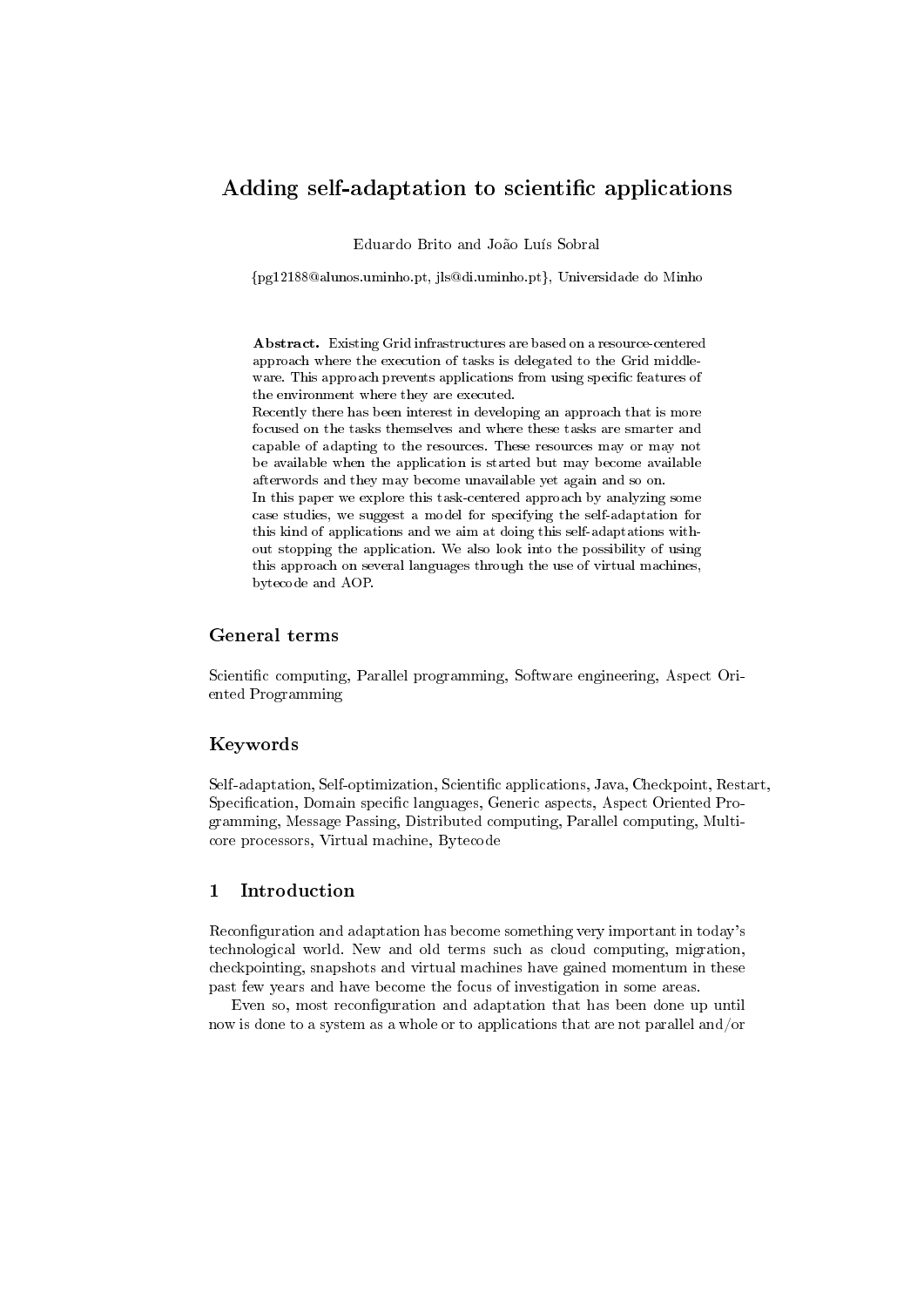distributed. Furthermore, the way that most applications run is completely de fined at compile time and they can not restructure themselves as new resources become available or unavailable.

What we aimed to do was to focus on scientific applications and to find ways that would make it possible for these applications to self-adapt to new resources.

This work does not try to explore how to find new resources in a cluster or a grid, nor does it try to estimate when it is the best time to reconfigure the applications. Instead, what we tried to do was to find a generic way for the programmer to specify when and how will the application self-adapt to the new resources, without having to code it himself.

While expanding an application may prove itself to be trivial in some cases, it is not trivial when the application has to distribute itself across a cluster; furthermore, if the application wants do reduce itself (e.g. the grid/cluster infrastructure wishes to give more resources to another application that has more privileges) this can become extremely complex to handle.

To be able to do this, it was necessary to investigate and study large amounts of work that had been done with checkpointing and restarting applications, usually associated with fault-tolerance. As a consequence of that work, we also included a way for the programmer to add fault-tolerance to the application by specifying what it is that he wants to save and when and by adding mechanism for the restart of the application.

#### 2 Related work

#### 2.1 PSL, DDSL and Concurlib

The PSL (Parallelization Specification Language) was a domain specific language in which we worked on in the past. It is a language where we specify clearly in a file how we want to parallelize an application. This PSL simplifies greatly the parallelization of an application and it also locates in a single file how will the parallelization of the application work. Another of its great advantages is that, because the parallelization is not tangled with the base code, we can choose to ignore it and the program will behave as it was originally designed, without the parallelization code.

The DDSL (Data Distribution Specification Language) was the DSL that followed the PSL. While the PSL focused on the methods/functions of the code and how they would parallelize, the DDSL added constructs to ease the parallelization and distribution of the data structures.

Both of these DSLs, although they do not force a concrete implementation, they were implemented through the use of aspects and AOP. Because of this particularity, although AOP prevents tangling, it forces some minor re-factoring of the base code.

The Concurlib is a library of generic aspects that was created to facilitate adding concurrency, parallelization and distribution to applications, using generic aspects that have to be instantiated with the pointcuts that we want to use. It was a predecessor of the PSL.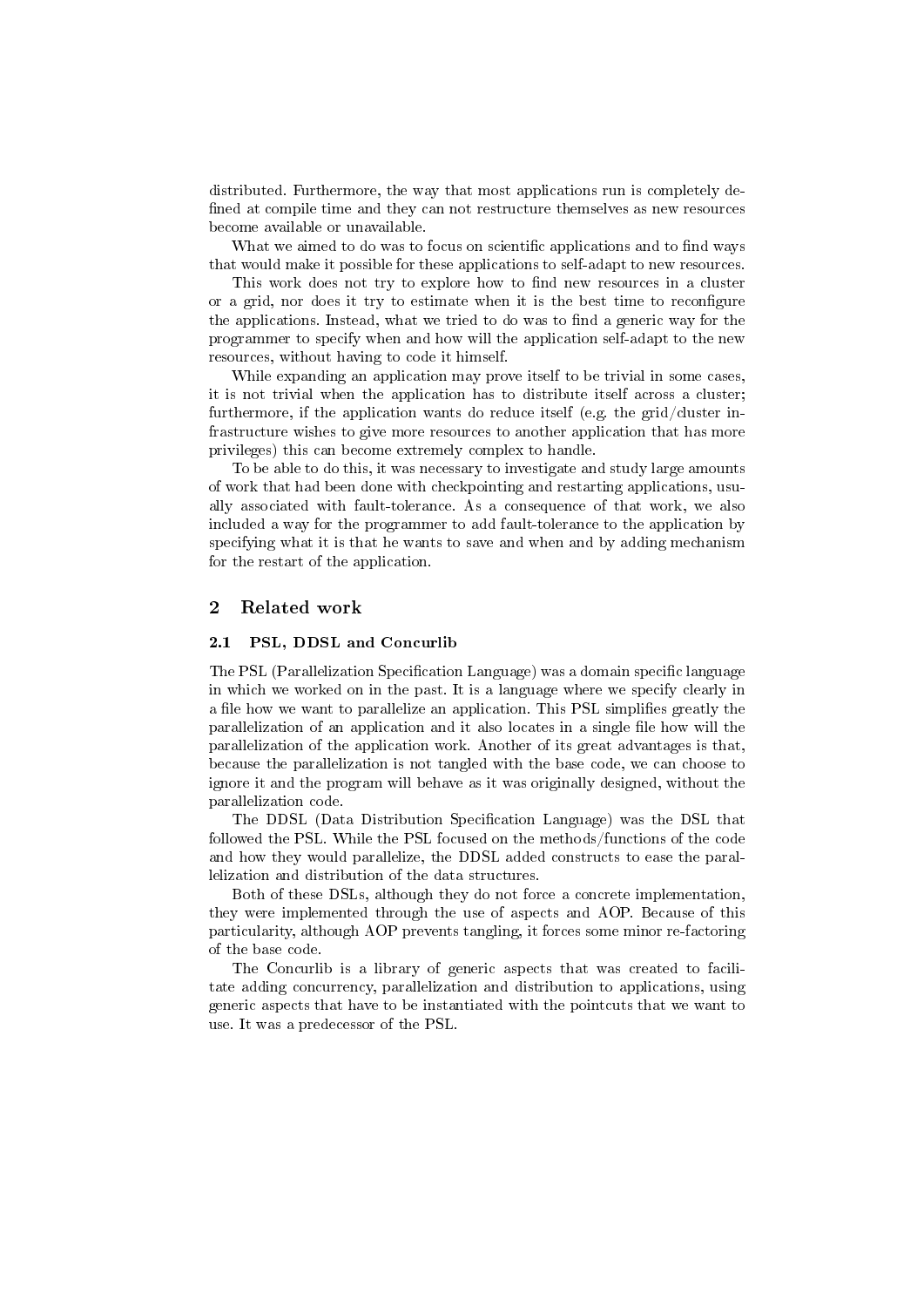#### 2.2 Checkpointing and Restart

There exists several kinds of checkpoint philosophies. We present here a summary of the study that we did on these philosophies and on some of the available tools and systems to support them.

The first of these approaches is called System Level Checkpointing. SLC works by performing a snapshot of the program and all of its memory. This kind of checkpoint has to perform very low level code and it has to store all the information of the program, including stack, pointers and such stuff, so that it can restart the program later.

While some applications that do this are able to checkpoint the program without having to halt it (e.g. Berkeley Lab's Checkpoint/Restart), it has the disadvantage of forcing the program to be linked to a certain library, at compile time, which inhibits the use of certain languages such as Java. Also, because of its nature, the time it takes to take a snapshot of the program is longer than other approaches and the size of the checkpoint is usually very big. Depending on the tool that it is used, it can have support for distributed programs that use MPI (e.g. BLCR).

While there exists certain tools that were made for supporting some kind of SLC for Java (e.g. JavaThread, Wasp, JavaGo, Brakes, Sumatra, Merpati, ITS, CIA), they were not usable at this time because they were unavailable or outdated or did not support things that were needed.

Another form of checkpointing is Application Level Checkpointing. This form of checkpointing was used mostly by Keshav Pingali et al in his works with the C3 system. With C3 and ALC, there is need to add new code to the base code that limits the areas that are going to be checkpointed. This approach is smarter than the SLC because it knows better what needs to be checkpointed and the system also provides ways to work with MPI and OpenMP and the several problems that rise from checkpointing programs that use these models of parallel computing.

Even so, having to add more code to the original code is one of its greatest disadvantages. In this case, this forces one to create parsers for all the languages that we may want to support and, if we want to support virtual machines such as the Java VM, the backend needs to be completely rewritten to support the memory model and stack model of Java (the same would happen with almost any virtual machine).

Another form of checkpointing that is used is called Algorithm Based Checkpointing. This is a form of checkpointing that depends on the algorithm that is used and saves only the information that is strictly needed. In this case, the programmer adds its own code to save the state of the application in a manner that he desires and needs to also add code to load and restart the application.

The last form of checkpointing is a kind of mixture between SLC and ABC; it is called Language Level Checkpointing. In this checkpointing style, there is constructs in the language that make it easier to save its state and the programmer must write code, just like in the ABC approach, to save and restore the application. In this case, most of the program state is saved and the program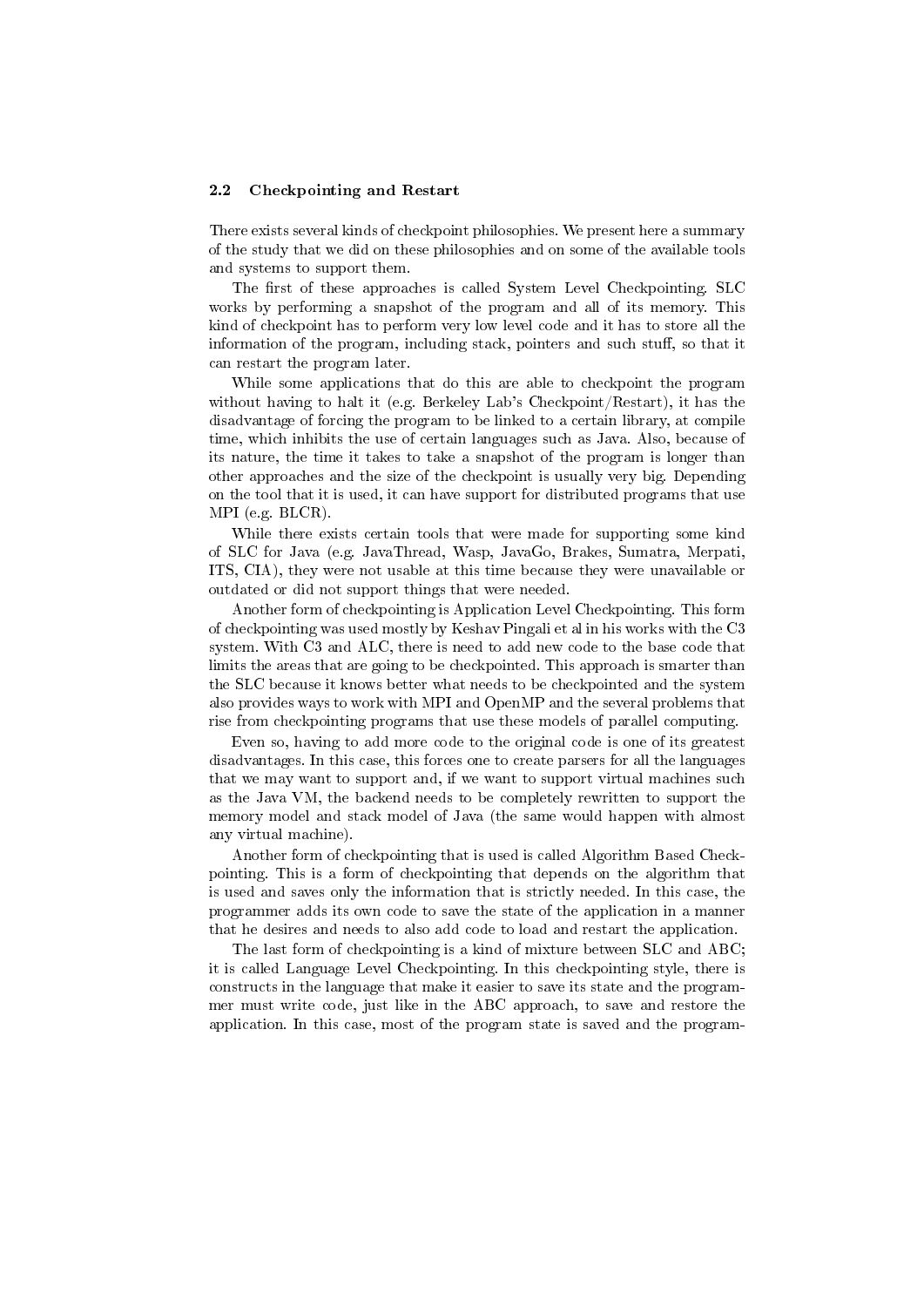ming effort that has to be done is usually less than in the ABC approach because the language makes it easier in some way.

#### 3 Multiple languages and virtual machines

The work presented in this paper was done focusing on the Java Virtual Machine and on the Java language because of the work that had already been done in Java and AspectJ (PSL, DDSL, Concurlib).

With this in mind, we tried to find ways for code that had been written in C,  $C_{++}$  and Fortran 77, 90, to be compiled to Java bytecode, because they are the languages that are most widely used by the scientific community. If this could be done easily and automatically, we could have instantly supported those languages, besides Java, using the same approach and tools.

We found a program called NestedVM that did support this. This program works by having GCC compile a program to MIPS R2000 assembly and by converting the generated assembly code to Java bytecode. To do this it is needed to use the supplied GCC compiler, that only works with C, or to create a cross compiler for MIPS R2000 that supports all those languages. Also, we encountered problems when some "non-standard" libraries were being used. We did not try to solve this problems because we noticed that the generated code by this tool was too slow.

We present here a table with some benchmarks; the CPU time is presented in seconds. The program source code used for the C and Java versions were downloaded from the "The Computer Language Benchmarks Game" site.

| Program       |               | $C$ compiled $C$ compiled | Java  | Converted |
|---------------|---------------|---------------------------|-------|-----------|
|               | without $op-$ | with O3                   |       | Java with |
|               | timization    |                           |       | NestedVM  |
|               | flag          |                           |       |           |
| Fannkuch      | 16,87         | 6.28                      | 10,51 | 97.02     |
| Mandelbrot    | 30,63         | 17,78                     | 14,12 | 617,7     |
| Spectral Norm | 34.7          | 28,81                     | 47,47 | 415,55    |
| N-Bodies      | 71,3          | 37,45                     | 52,61 | 2347,52   |

We also found another compiler and virtual machine called LLVM that did not generate Java bytecode but was capable of generating bytecode for the Mono/.Net platform and assembly code for the MIPS. Unfortunately, the backend of the compiler for these targets was still at an experimental stage and was not working properly with our test-bench, so it was not a feasible solution.

We also found two compilers, one for C (LCC) and one for fortran (Lahey Fortran compiler) that could compile to the Mono/.Net platform but the Lahey compiler is not open source and the LCC only supported C.

### 4 Self-adaptation

Self-adaptation can be used in various scenarios. We can use it to improve the performance of an application by using all the available resources, we can use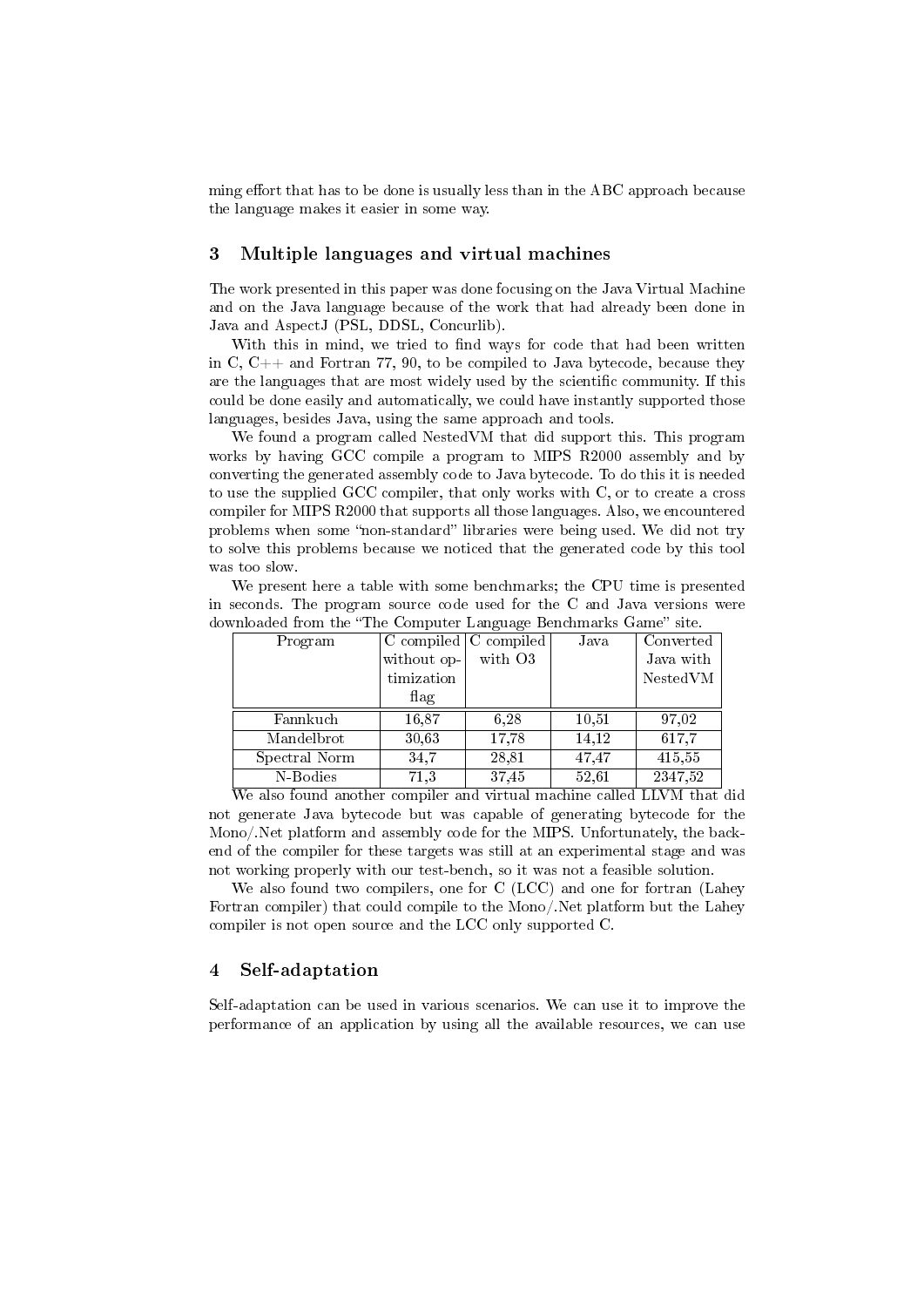it to reduce the application and give more "space" for other applications to run, we can reduce it when our computer/cluster/grid wants to lower the power consumption and we can expand it when the computer/cluster/grid is working at full throttle.

Self-adaptation in this case can also be seen as self-optimization because we try to use in the best possible way the system where the application is going to be working, whether it is a desktop computer at home or a TOP500 cluster/supercomputer. To use the self-adaptation in the best possible way, instead of relying on "smart compilers" or similar kinds of strategy, we have the programmer specify what it is that he wants to do and what parts of the code he wants to benefit with the self-adaptation.

#### 4.1 Case studies

The case studies that we used for this work were originally taken from the Java Grande Forum and they are: LUFact, MD and SOR.

LUFact means LU Factorization. It solves an N x N linear system using LU factorization followed by a triangular solve.

SOR means successive over-relaxation. It is a numerical method used to speed up convergence of the Gauss-Seidel method for solving a linear system of equations.

MD means Molecular Dynamic. It is an N-body code, modeling particles interacting under a Lennard-Jones potential in a cubic spatial volume with periodic boundary conditions.

We used these case studies because we already had sequential, multi-threaded and DDSL versions of these programs that had been created for other projects.

These scientific applications share several common traits. They all have an outer control loop where they perform complex computations, these complex computations act upon bi-dimensional matrices in an iterative fashion and they can be modified to be multi-threaded and distributed without having to change the algorithm. This kind of scientific applications are the ones we want to focus on.

#### 4.2 Checkpointing and Restart

To checkpoint the application we need to define where we want it to be done. This is usually done at the outer control loop of the main algorithm. To restart the program, we let it execute normally until it reaches the same point where it does the checkpoint; when the application reaches that stage, it loads the previous state of the program and continues executing.

We will analyze each study case individually.

The SOR application works in the following way: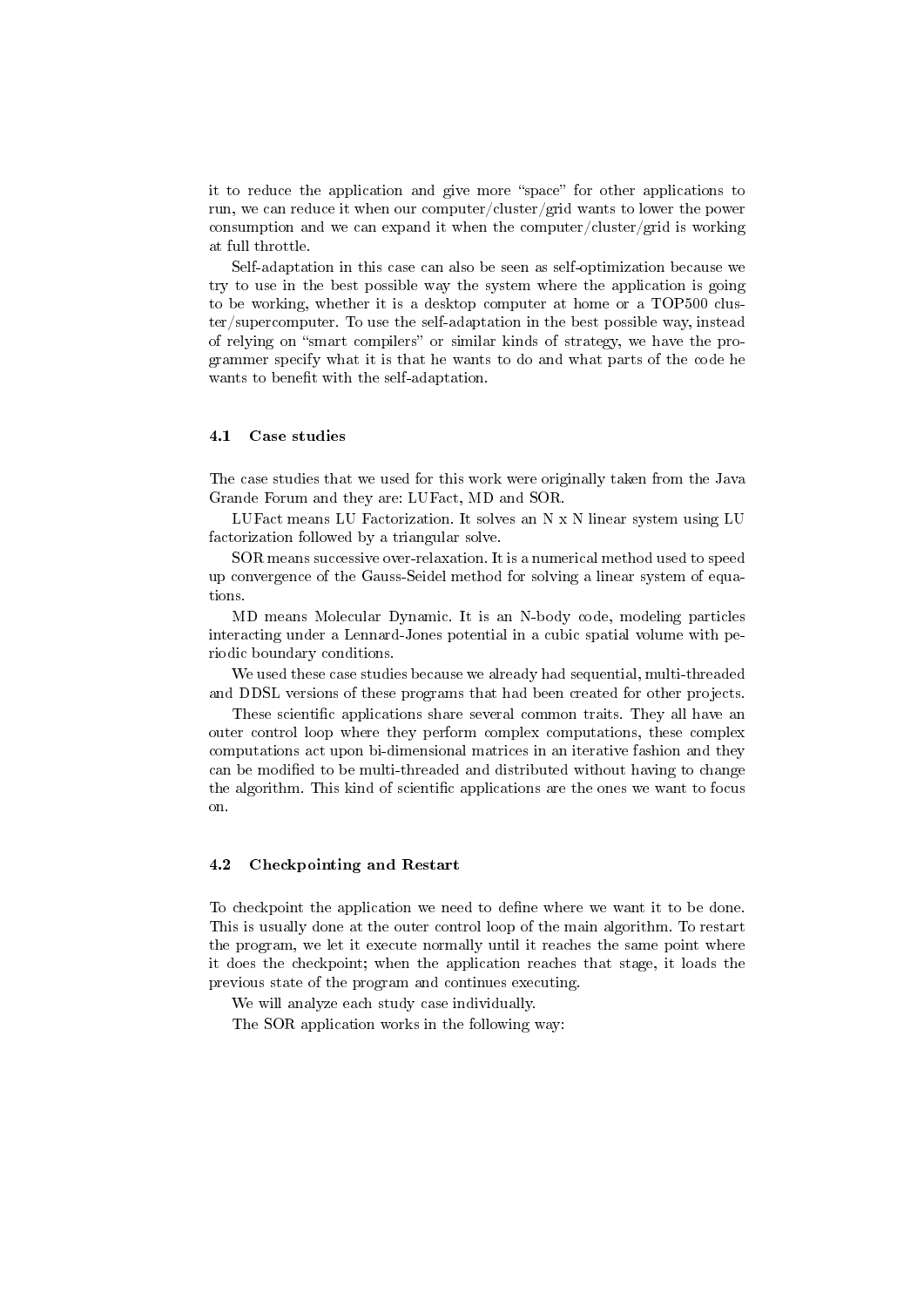//Initialization  $\left(\ldots\right)$ for(p=1; p<LIMIT; p++){ //SOR algorithm (...) }

We re-factored the code block inside of the loop into a method/function called iterate. This was needed to be done because we do not have a way of using a for loop as a pointcut. Also, we have defined the p variable as being a class variable and not a local variable; this is done to facilitate the access to its value. We use its value as a way of defining "when" we want to do checkpoint. This can be expressed in the following way:

Checkpoint  $\leq$  SOR. iterate(..), (SOR. p % VALUE == 0), SOR. p, SOR. GG $>$ ;

This checkpoints the application at each VALUE iteration of the outer control loop. When it checkpoints, it saves the SOR.p variable and the SOR.GG variable.

The restart can be defined in the following way:

Restart<SOR.iterate(..), (SOR.p==VALUE), SOR.p, SOR.GG>;

If we want to restart the application as soon as we begin to iterate, we can define the VALUE as being 0. By default, an application only restarts once.

In LUFact, most of the time that is spent is on a method/function called dgefa. This method factors a matrix by gaussian elimination. It does the following:

//Initialization (...) //Check condition (...) //for(k=0; k < limit; k++){ //Perform computations over matrix A  $\left( \ldots \right)$ }

As we see here, it is very similar to the SOR. We can define the checkpoint in a similar fashion:

Checkpoint < Linpack.for dgefa(double[][] a, int ipvt[]), (Linpack.k % VALUE == 0), Linpack.k, a>;

This will checkpoint the application at every VALUE iteration. Here we are using parameters of the method call as things that are going to be checkpointed.

The restart can be defined as:

Restart<Linpack.for dgefa(double[][] a, int ipvt[]), (Linpack.k==VALUE), Lin- $|pack.k, a>|;$ 

As for MD, it is the same situation as before. We have a method called runiters that does this: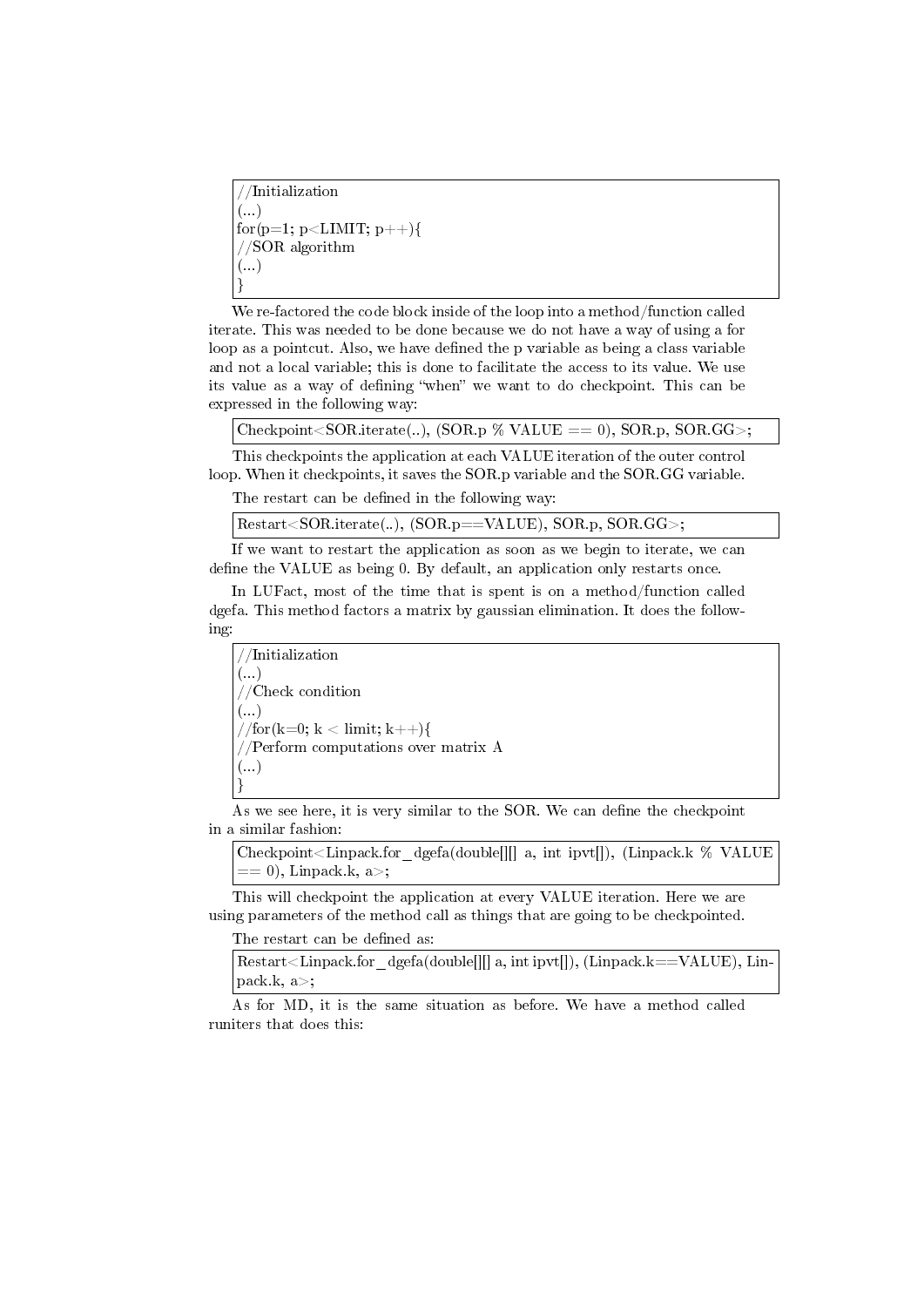$for(move=0; move{$ //Perform calculations  $\left(\ldots\right)$ }

As before, we also re-factored the block of code to a method that we called runitersfor and defined move as being a class variable.

The checkpoint and restart are exactly the same as before but in this case we have to save a lot of class variables, besides the iteration.

We can not compare this approach directly to other approaches such as SLC because of the nonexistence of tools for Java but we can extrapolate from the work that has been done by others that this in fact reduces the save time and the size file of the checkpoint.

Another thing that is worth mentioning is that, while approaches like ALC need ways to do the restart and replay of the stack of the program and they also need to add lots of work to deal with pointers, stack, message passing, openmp and such low level stuff, we can discard all that because, in this approach, we force the application to replay itself to the point where it was saved and then it loads all the necessary things that it needs to continue. We consider this to be simple but very effective.

#### 4.3 Multi-threaded adaptation

As we have seen before, we have this outer control loop where everything that is important happens. The next step, so that we can have a multi-threaded version is to re-factor the code inside of that control loop, if it is not already re-factored, to separate the things that are to be parallelized.

Lets start again with the SOR study case.

We have seen that there was an outer control loop that was re-factored to a method/function that we called iterate. This iterate method does the following:

 $for(...)$ //Some initializations (...) //Computes a line  $\left( \ldots \right)$ }

What we do now, is to move the code that computes the line to another method that we shall call calcLine.

The multi-threaded version can now be described has:

Thread<SOR.calcLine(..), SOR.iterate(..)>;

With this we define that it will launch new threads with the SOR.calcLine method and that it will join the results at SOR.iterate. We can also add a condition to it that states that it will only start to use threads at the X-th iteration and that it will stop at Y-th iteration.

We use Concurlib to implement this multi-threaded version.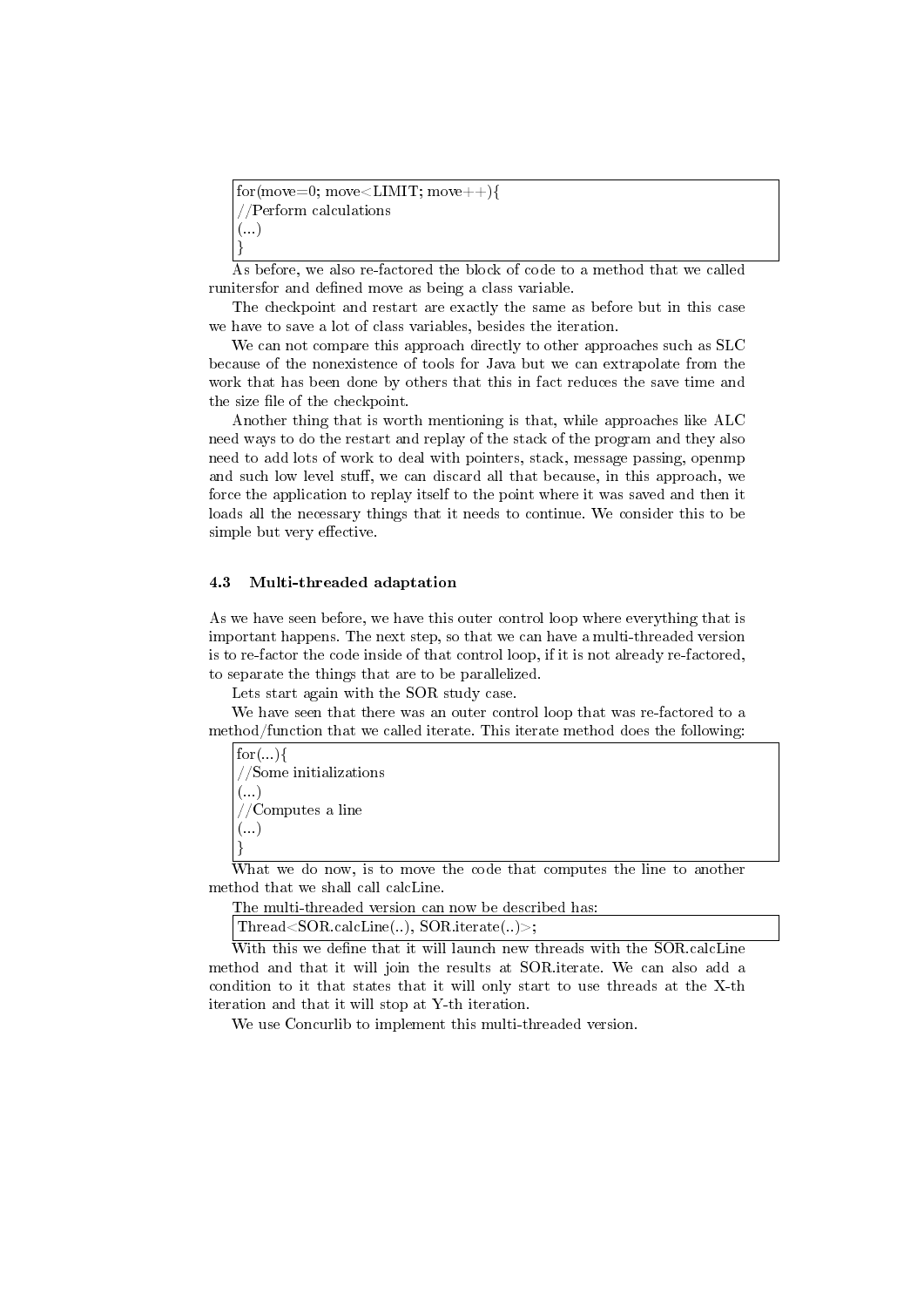We are using the value of the iteration variable because we do not have a system that says which resources are available so, we use the iterations to simulate that when it reaches the X-th iteration, some resources have become available and when it reaches the Y-th iteration they become unavailable.

Now lets move on to the LUFact study case.

As we had seen, we had a for dgefa where all the intense computation was being done. The most important part and the one that takes the longest is the row elimination. We choose to make this part multi-threaded so we re-factor and move it to a method that we shall call execFor.

for  $\text{dgefa}(\ldots)$ { //Initialization  $\overline{(\ldots)}$ //Computes several things  $\left( \ldots \right)$ //Row elimination execFor(...) }

execFor(...){  $for(...)$ { execute(...); } }

Now that we re-factored for\_dgefa and execFor we can now turn this into a multi-threaded application.

Thread<Linpack.execute(..), Linpack.execFor(..)>;

Once again, we do the multi-threading version using the Concurlib.

For the MD study case we also have the same pattern. We already had refactored to runitersfor. This method/function works in the following way:

{ //Initialization  $\left( \ldots \right)$ //Compute lots of things  $\left(\ldots\right)$ //Compute forces (...) //Do some more calculations  $\left(\ldots\right)$ }

The most important part in this algorithm is where we compute the forces so we re-factor this code into two methods.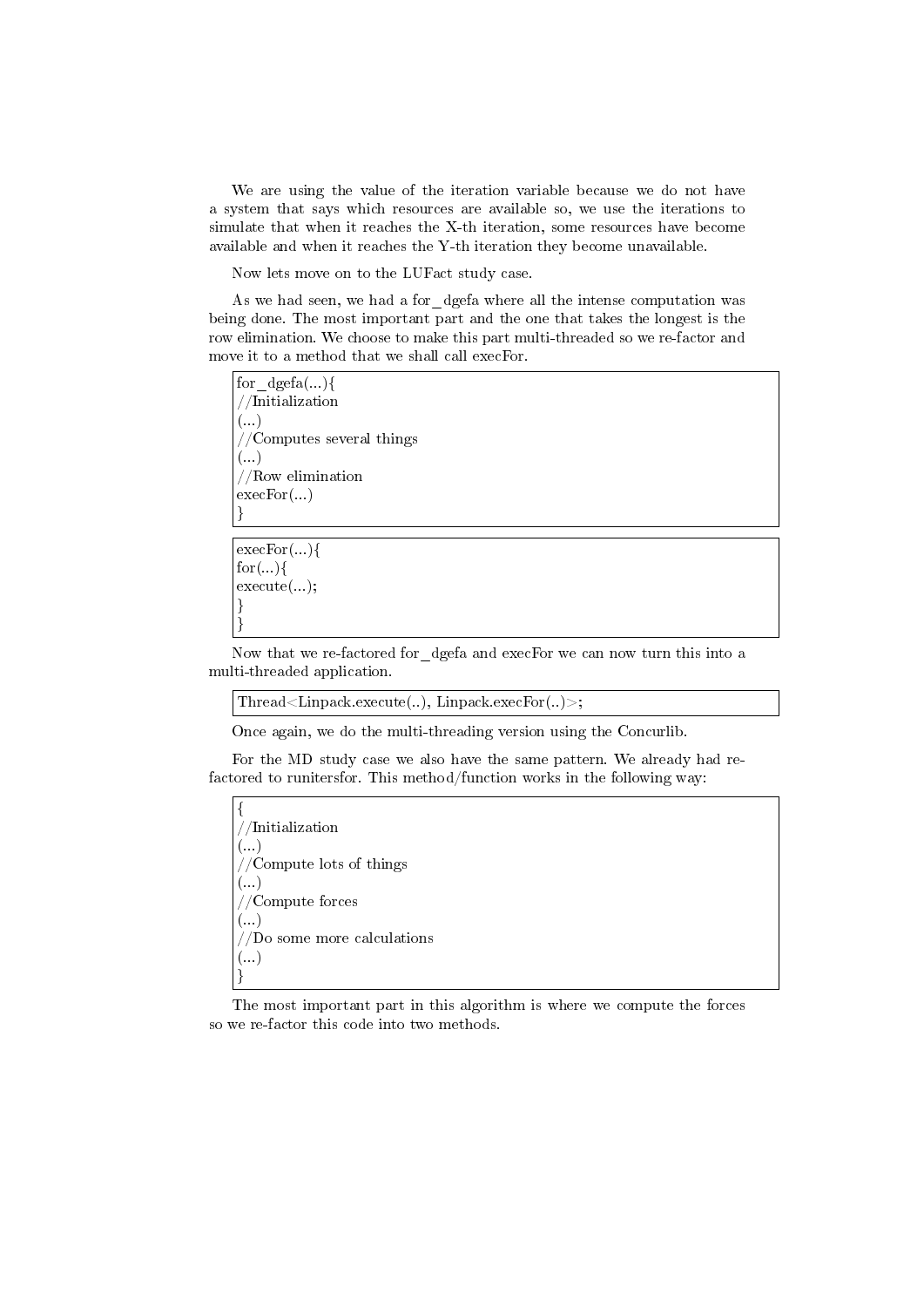computeForcesFor(){  $for(...)$ computeForces(...); } }

And to add multi-threading, we just do the same thing again.

Thread<MD.computeForces(...), MD.computeForcesFor(...)>;

With this approach, it becomes easier to self-adapt into a multi-threaded application and we do not even need to use checkpointing to adapt the application. Also, checkpointing is not affected by this modification because all of the parallelization happens inside the control loop, beginning and ending there, so we are safe to checkpoint the application without having to worry that some thread might still be computing and that some result has not yet become available.

### 4.4 DDSL, MPI and putting it all together

While adapting an application to become multi-threaded had proven itself to be simpler than it had been estimated, making the application become self-adaptive to clustering through the use of the DDSL and MPI proved itself to be much more difficult to implement.

One of the main problems of adding clustering and using MPI is that there will be several instances of the same application. The DDSL handles this but all the implementations that were done before in this paper had to take this into account as well.

Once again, because we do not have a system that gives us information on the resources that become available, we will have to simulate this.

We start the application with prunjava and several MPI processes. When it starts, the DDSL handles the initialization of MPI and of all things that it needs. Since we are using MPI 2.0, we will be able to start and terminate MPI processes as we see fit but, for now, we did not use this feature.

After everything is started, the application runs as if there was only one instantiation of the application. Since we do not have a method that adds new MPI processes, we start by allocating the data structures that are needed on all of the MPI processes as soon as the processes start. This should be done when we received a "request" to create new processes but since we are simulating this, we allocate all the data structures at the beginning.

This handled the initialization of MPI and the data allocation. We can now use what we have done in the previous sections and run the multi-threaded and checkpoint versions normally. The difference is that, when we decide to start the MPI distribution, the checkpointing will not work properly.

This happens because our checkpoint mechanism is only working for shared memory. To make it work with the DDSL and MPI, it needs to be improved. Also, because we do not have a way to checkpoint all the previous states of the application (we just save the last state), we can not return from the distributed version to a sequential or multi-threaded version.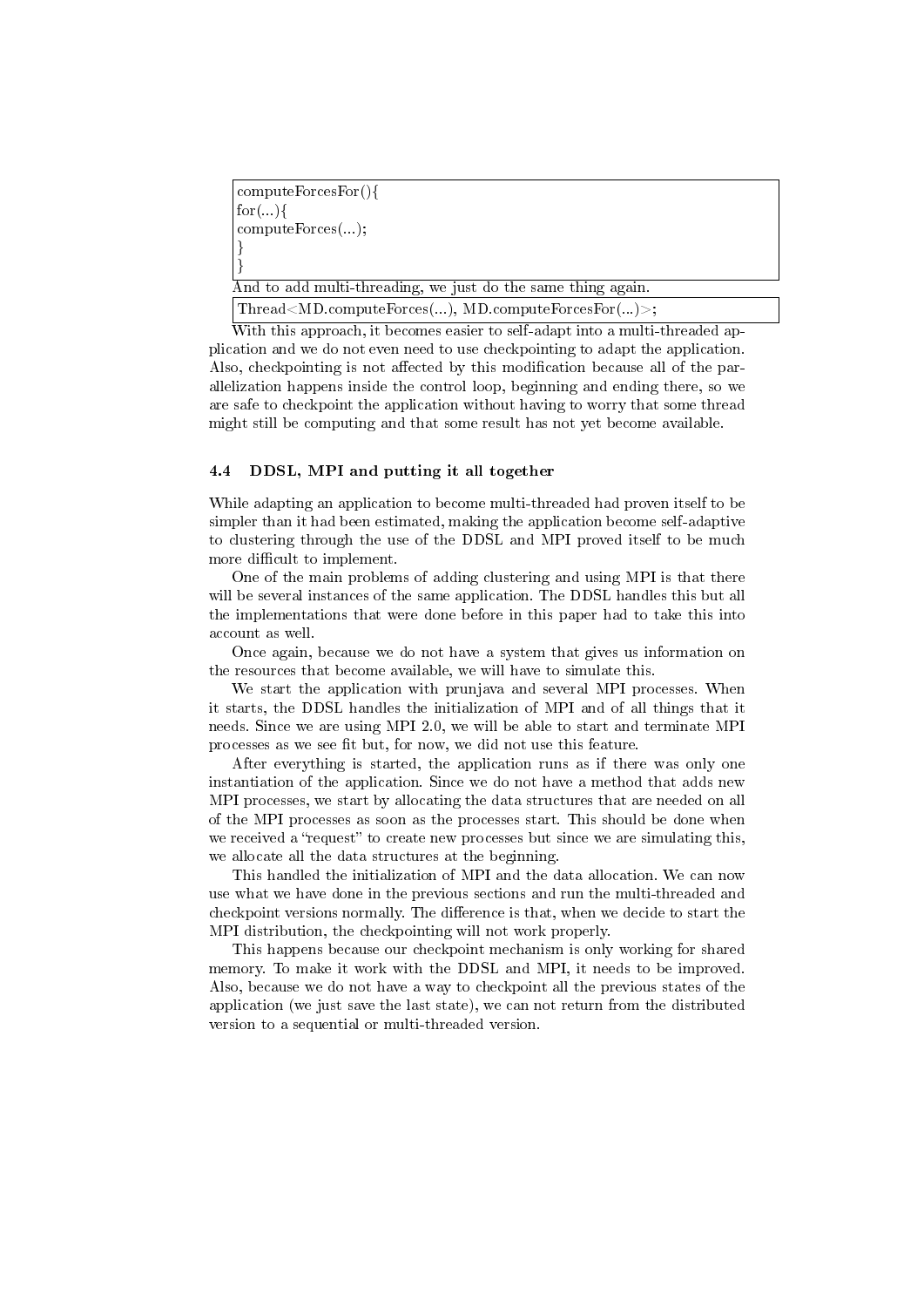When the application is distributed, several processes can be at different stages at the same time; to have a coherent state between all of them, we need to have a coherent checkpoint mechanism that saves several states of the application.

While in the previous section, we could start and stop the multi-threaded version at will, in the MPI version we can not revert to previous versions or adapt to add more MPI processes because of our incoherent checkpoint methodology. So, for now, we can only expand the application only once to work with MPI but we can not adapt it again and expand it or reduce it because of this limitation.

We have only implemented a distributed version of LUFact. The specification would be like this:

| using DDSL;                                                                                |  |  |  |  |
|--------------------------------------------------------------------------------------------|--|--|--|--|
| $// \text{Checkpoint}/\text{Restart}$                                                      |  |  |  |  |
| Checkpoint < Linpack.for dgefa(double    a, int ipvt  ), (Linpack.k $\%$ VALUE             |  |  |  |  |
| $=$ = 0), Linpack k, a>;                                                                   |  |  |  |  |
| $Restart\leq Lippack for \,dgefa(double]][a, int ipvt]], (Lippack.k==VALUE), Lin-$         |  |  |  |  |
| pack $k, a$ ;                                                                              |  |  |  |  |
| //Multi-thread                                                                             |  |  |  |  |
| Thread <linpack.execute(), linpack.execfor()="">;</linpack.execute(),>                     |  |  |  |  |
| //DDSL Allocation                                                                          |  |  |  |  |
| Allocate $\leq$ Linpack.a, double $CYCLE-TOTAL$ $\leq$ $\leq$                              |  |  |  |  |
| //DDSL Distribution                                                                        |  |  |  |  |
| $ScatterBefore \leq Line \leq Lipack. for \, degfa(), Lipack. a, (Lippack.k == VALUE) > ;$ |  |  |  |  |
| $GatherAfter < Lippack.dgefa()$ , Linpack.a>;                                              |  |  |  |  |
| //DDSL Execution                                                                           |  |  |  |  |
| //New re-factorings                                                                        |  |  |  |  |
| $($ . $)$                                                                                  |  |  |  |  |

The full version of the DDSL execution can be found at [13].

# 5 Future work

There are some things that are lacking and that should be improved in the future, if this is to be continued.

- A better system for checkpointing distributed applications with the DDSL, that should allow preserving the previous states.
- With the new checkpointing model, there should be a better strategy for restarting and adapting distributed applications; because every MPI process is running at different "velocities", when reducing the application, we may have to go back to the start of the application to have a coherent state. With a smarter restart and replay algorithm for the DDSL version, this could be avoided at least to some extent.
- Some applications need to change their algorithm when they are parallelized and/or distributed. This is a limitation, not of our approach but of our existing implementation; we can only do this automatically to algorithms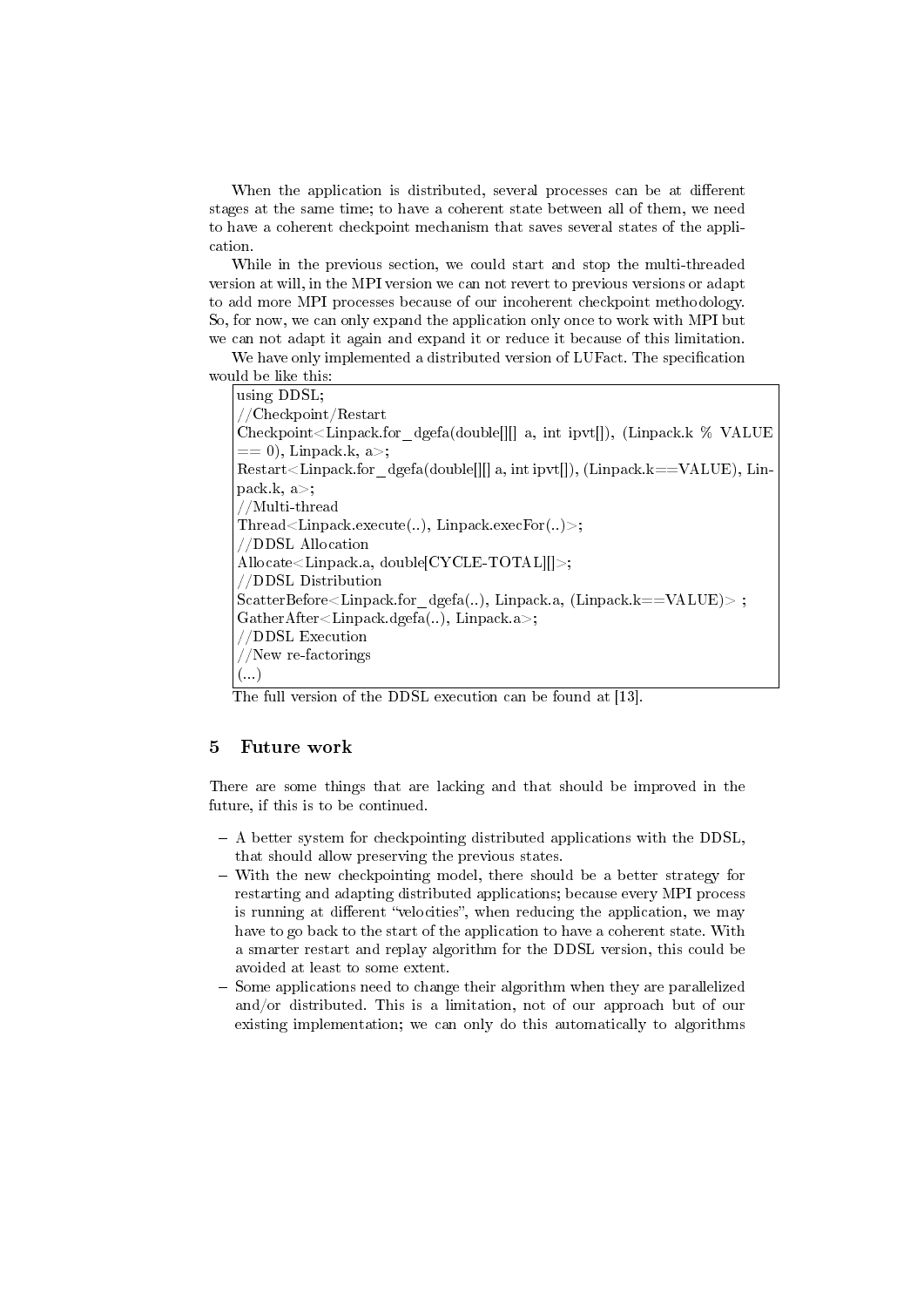that are not affected by the parallelization and distribution. In the future, there should be a way to specify these modifications to the algorithm.

- The creation of an interface that would connect to an application which would provide the available resources and that would send requests to the application to reduce itself, when needed. This should be generic enough to support several kinds of resources and interactions with the applications.
- $-$  Implementing the multi-threaded and distribution phases in more scientific applications and also begin using it in bigger case studies.
- A complete implementation of this DSL would be very useful in a near future.
- It would also be a great addition to the DSL if it could handle lower level pointcuts (e.g. for loops), to avoid doing re-factoring to the code. This would have to be done, probably, by building a new weaver that would support this.

### 6 Conclusion

As for the problem of having multiple languages working under the Java Virtual Machine, for now, it does not seem feasible because there are not compilers, translators or even converters that are good enough to be a truly useful option.

With the work that has been done, we concluded that it is possible to have a generic way of adding checkpoint/restart and self-adaptation to scientific applications and even though the work was implemented in Java, our approach is generic enough to be adapted to other languages.

We consider our approach to be very flexible and highly customizable because everything that is done is specified by the programmer in a rather simple way, leaving all the heavy work to be done by the system itself. Also, beyond having the ability of adding self-adaptation to the resources, it provides extra functionalities, such as checkpoint and restart, to these applications, something that as also been an issue with applications running in grids and clusters.

#### References

- 1. Experimental Evaluation of Application-level Checkpointing for OpenMP Programs, Greg Bronevetsky, Keshav Pingali, Paul Stodghill, 2006
- 2. Mobile MPI Programs in Computational Grids, Rohit Fernandes, Keshav Pingali, Paul Stodghill, 2006
- 3. C3: A System for Automating Applicationlevel Checkpointing of MPI Programs, Greg Bronevetsky, Daniel Marques, Keshav Pingali, Paul Stodghill, 2003
- 4. Zero Overhead Java Thread Migration, Sara Bouchenak, Daniel Hagimont, 2002
- 5. Making Java Applications mobile or persistent, Sara Bouchenak, 2001
- 6. Pickling threads state in the Java system, Sara Bouchenak, 1999
- 7. Algorithm-Based Diskless Checkpointing for Fault Tolerant Matrix Operations, James S. Plank, Youngbae Kim, Jack J. Dongarra, 1994
- 8. Complete Translation of Unsafe Native Code to Safe Bytecode, Brian Alliet, Adam Megacz, 2004
- 9. Taste of AOP: Blending Concerns in Cluster Computing Software, Hyuck Han, Hyungsoo Jung, Heon Y. Yeom, DongYoung Lee, 2007